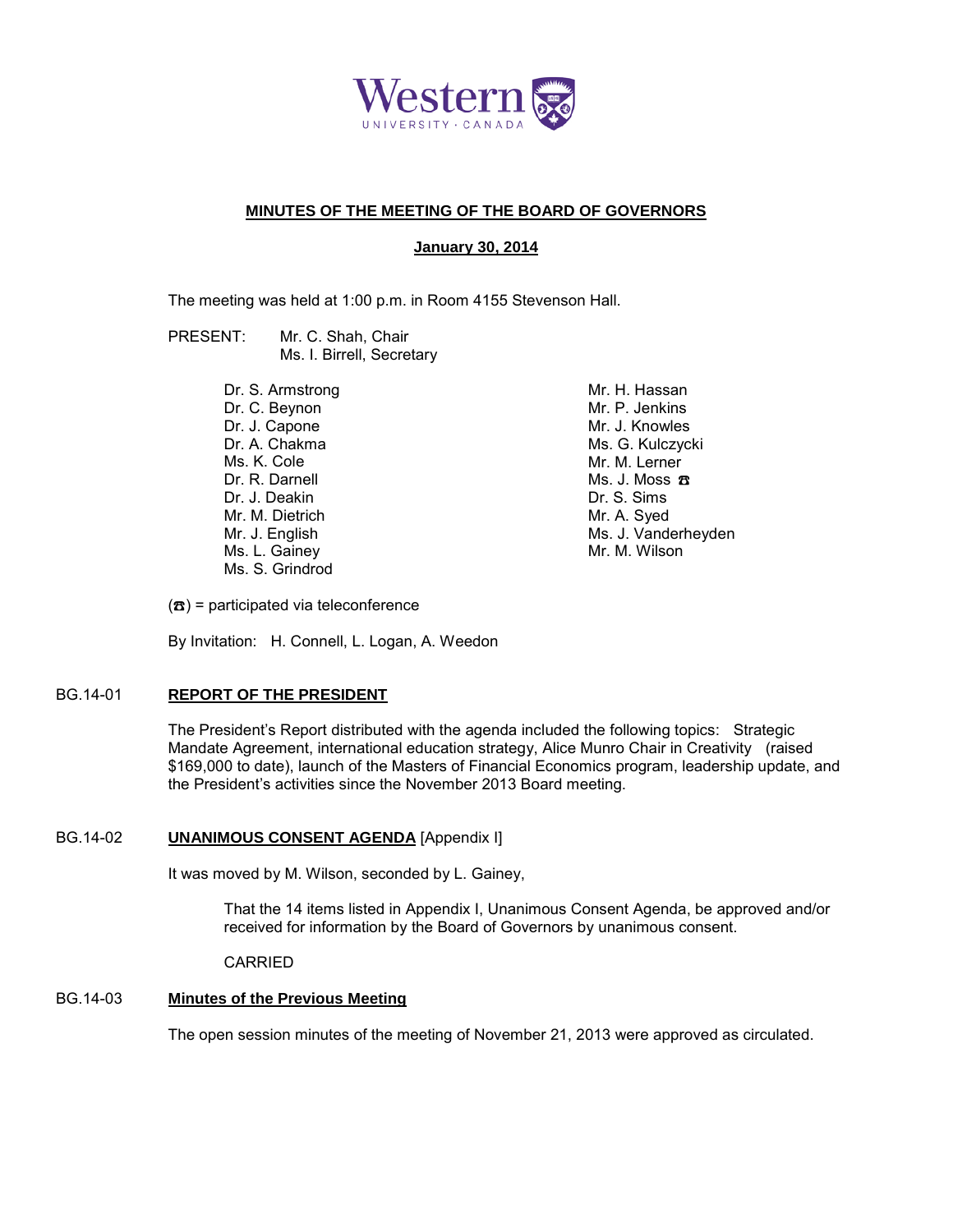## **REPORT OF THE PROPERTY & FINANCE COMMITTEE** [Appendix II]

#### BG.14-04 **Information Items Reported by the Property & Finance Committee**

The Report of the Property & Finance Committee, detailed in Appendix II, contained the following items that were received for information by unanimous consent:

- StarTech.com Professorship in Customer Insights
- Energy Consortium Fellowship
- Budget Indicators for Previous Fiscal Year
- Key Financial Indicators
- Report on Endowments
- Report on Underwater Endowments
- Investment Committee Membership: Appointment of Additional Member
- New and Revised Scholarships and Awards

## **REPORT OF THE BY-LAWS COMMITTEE** [Appendix III]

#### BG.14-05 **Amendments to Election Procedures**

It was moved by H. Hassan, seconded by L. Gainey,

That paragraph A.1(9) of Special Resolution No. 9 – Election Procedures be amended to read:

When only sufficient nominations to fill the vacancies for any constituency are received, the Secretary of the Board shall declare the person(s) elected by acclamation, except when more than one seat with varying term lengths are to be filled and a vote is required to determine the candidate who shall serve the longer term. Where no candidates are nominated for the faculty or staff constituencies, the seat shall remain vacant until the next election. Where no candidates are nominated for a student constituency, the seat shall be filled in a manner to be determined by the Bylaws Committee.

CARRIED

## BG.14-06 **Amendments to Special Resolutions 1-J and 1-K – Terms of Reference of the Academic Pension Board and the Administrative Staff Pension Board**

It was moved by H. Hassan, seconded by J. Knowles,

That paragraph 6 in each of the terms of reference of the Academic Staff Pension Board (Special Resolution 1-J) and the Administrative Staff Pension Board (Special Resolution 1-K) be amended to read:

*Vacancies occurring prior to the expiration of an elected membership term shall be filled by by-election conducted in the same manner as the election described in paragraph 5.*

CARRIED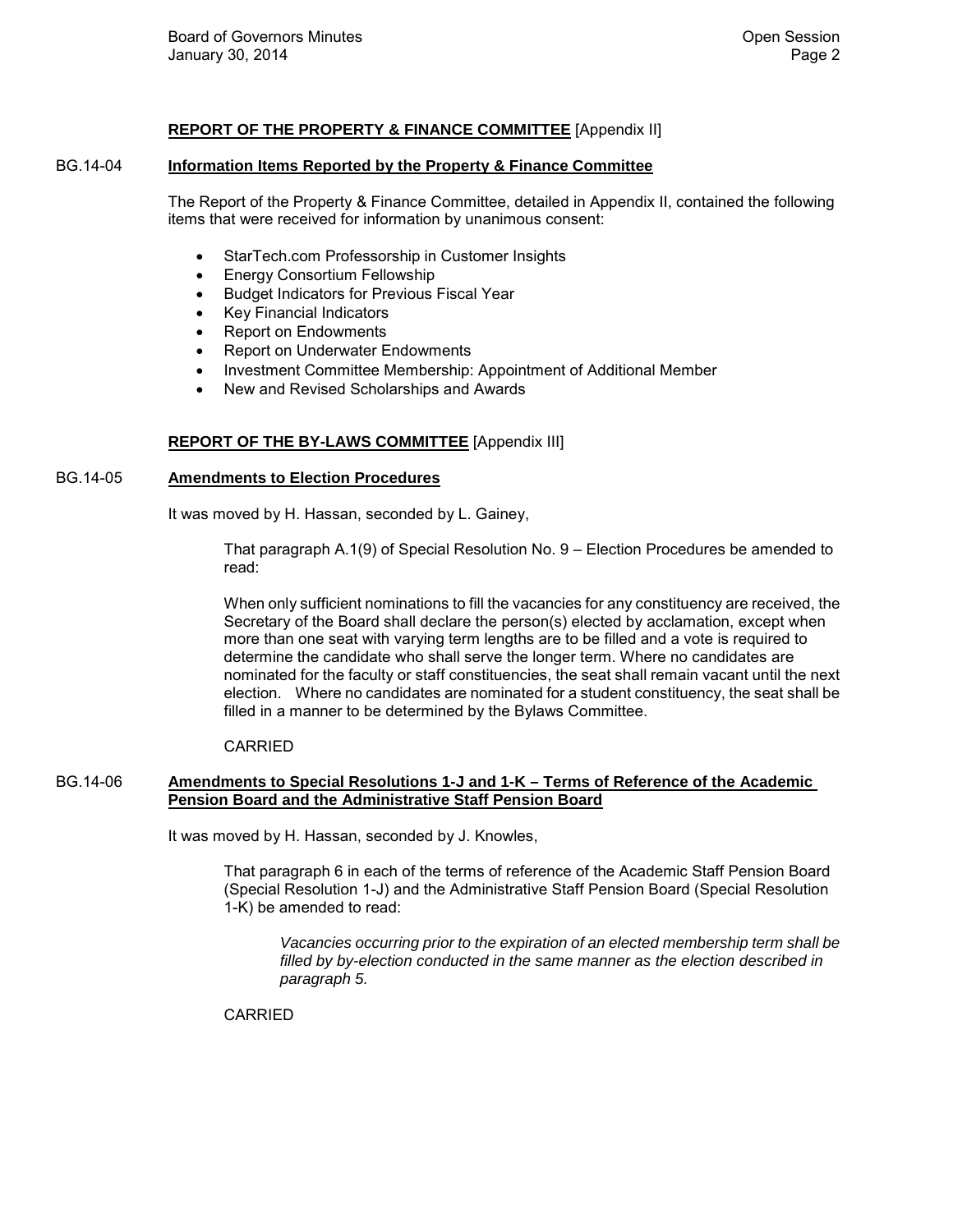Board of Governors Minutes **Contract Contract Contract Contract Contract Contract Contract Contract Contract Contract Contract Contract Contract Contract Contract Contract Contract Contract Contract Contract Contract Contr** January 30, 2014 **Page 3** 

## BG.14-07 **Amendments to By-Law No. 1**

It was moved by H. Hassan, seconded by J. Vanderheyden,

That the proposed amendments to By-Law No. 1 outlined in Appendix III, Annex 1 be approved

CARRIED

## BG.14-08 **Information Item Reported by the By-Laws Committee**

The Report of the By-Laws Committee, detailed in Appendix III, contained the following item that was received for information by unanimous consent:

• Amendments to Rules of Procedure at Meetings

## **REPORT OF THE FUND RAISING & DONOR RELATIONS COMMITTEE** [Appendix IV]

## BG.14-09 **Information Item Reported by the Fund Raising & Donor Relations Committee**

The Report of the Fund Raising & Donor Relations Committee, detailed in Appendix IV, contained the following item that was received for information by unanimous consent:

• Quarterly Report on Fund Raising

## **ITEMS REFERRED BY SENATE** [Appendix V]

## BG.14-10 **Western's Strategic Plan –** *Achieving Excellence on the World Stage*

It was moved by A. Chakma, seconded by A. Syed,

That the new Strategic Plan, *Achieving Excellence on the World Stage,* attached as Appendix V, Annex 1, be approved, as recommended by Senate.

Dr. Chaka reported that Senate had voted strongly in favor of the new plan. Those who had concerns thought that the plan was not inclusive enough raising fears that only those researchers working in applied areas or in STEM disciplines would find support. They also raised questions about potential infringement on academic freedom if the University engaged more closely with the private sector to open up non-governmental sources of revenue. The President of UWOFA had noted that some of the members were also concerned about the impact of a learning outcomes focused curriculum.

With respect to the concern about the use of learning outcomes in course design, a member remarked that this could, in fact, be helpful to the social sciences and humanities, allowing them to clearly differentiate themselves.

Dr. Deakin provided background on the process leading up to the final version of the Strategic Plan and thanked members of the community for their contributions to the three drafts that had been publicly available for comment. Overhead slides detailing the Strategic Plan consultation timeline are attached as **[Appendix 1](#page-4-0)**.

Responding to a question about the silent protest by graduate and undergraduate students at the January 24 Senate meeting, Dr. Deakin said the concerns of the students were a result of a FIMS'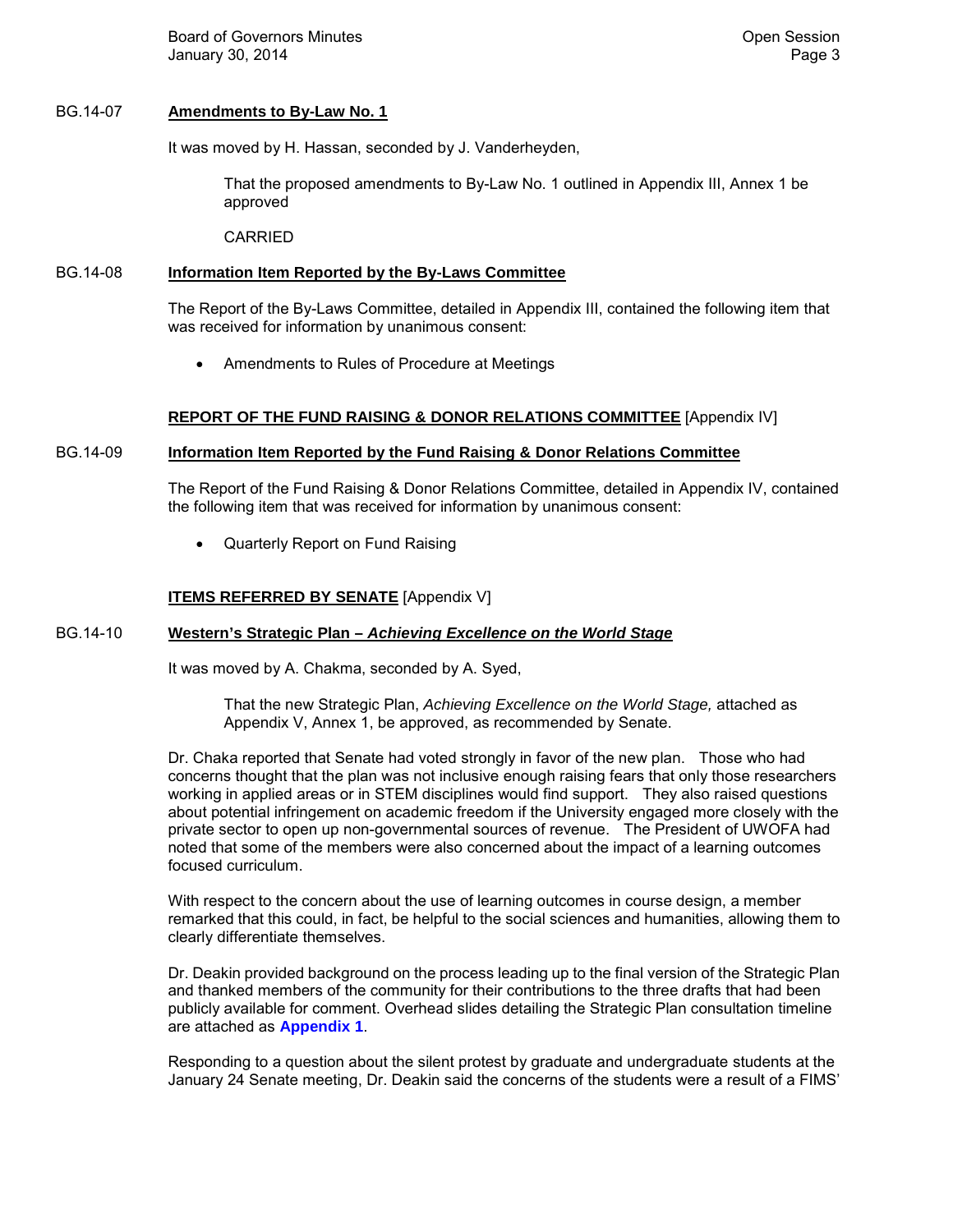Board of Governors Minutes **Community** Community Community Community Community Community Community Community Community Community Community Community Community Community Community Community Community Community Community Com January 30, 2014 **Page 4** 

student's blog that had conflated two different issues: the development of the strategic plan and the four-year budget planning exercise. Many of the placards related to the budget planning process.

The question was called and CARRIED.

### BG.14-11 **Performance Indicators Report - 2013**

Dr. Deakin provided an overview of the Performance Indicators Report – 2013, detailed in Appendix V, Annex 2. She said that, going forward, the new Strategic Plan – *Achieving Excellence on the World Stage* - will be used to revise the Performance Indicators Report. Overhead slides used to highlight this report are attached as Appendix 2.

## BG.14-12 **Information Items Referred by Senate**

Appendix V, Items Referred by Senate, contained the following items that were received for information by unanimous consent:

- Fall 2014 Entrance Standards for Undergraduate First-Year Admissions
- Reports of the Academic Colleague
- Honorary Degree Recipients Schulich, Hong Kong and Ivey MBA 2014

The meeting adjourned to the *confidential session*.

C. Shah I. Birrell

\_\_\_\_\_\_\_\_\_\_\_\_\_\_\_\_\_\_\_\_\_\_\_\_ \_\_\_\_\_\_\_\_\_\_\_\_\_\_\_\_\_\_\_\_\_\_ Chair **Secretary** Secretary